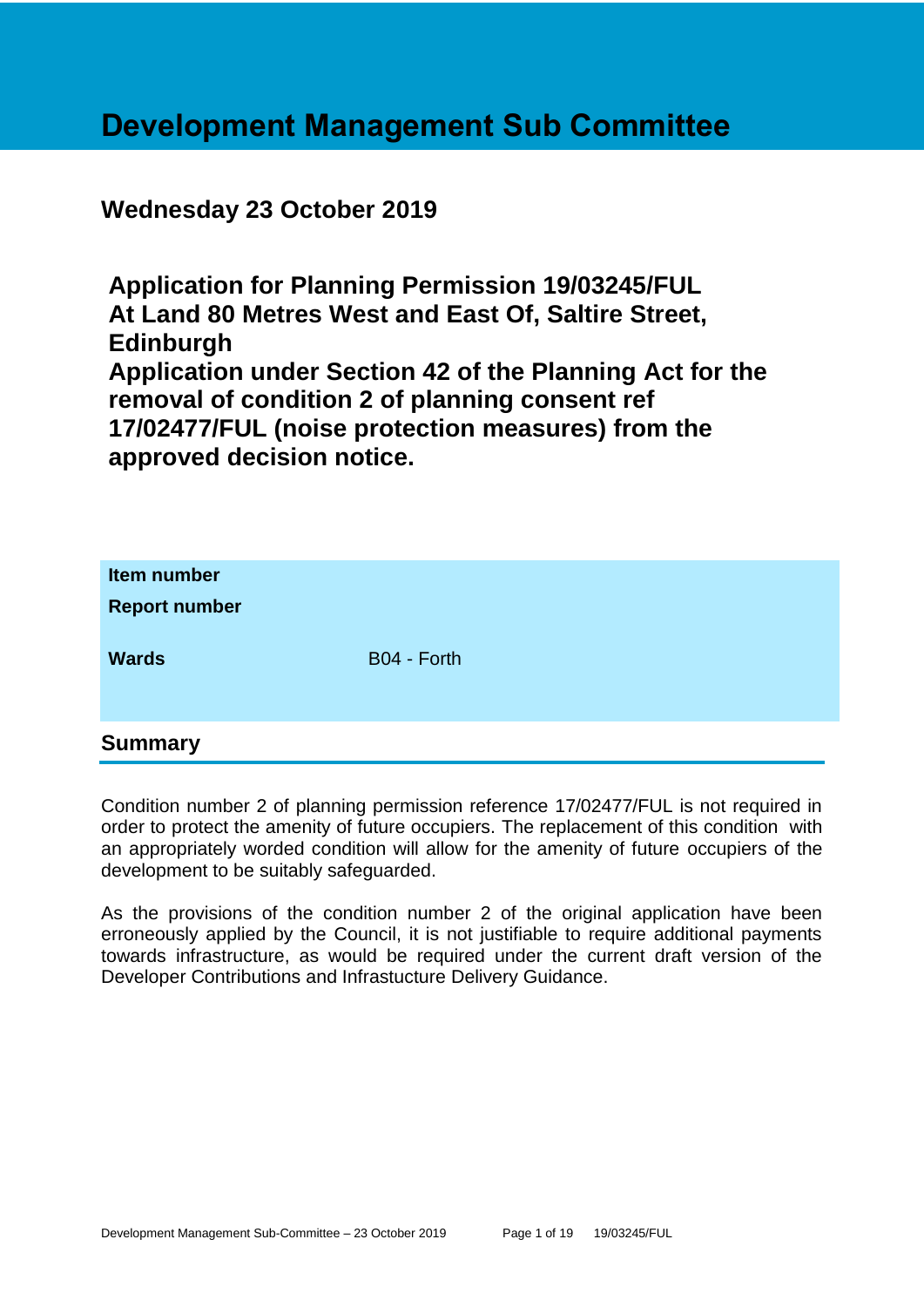# **Links**

| <b>Policies and guidance for</b> | LDPP, LDEL01, LDEL03, LDES01, LDES02,       |
|----------------------------------|---------------------------------------------|
| this application                 | LDES04, LDES05, LDES06, LDES07, LDES08,     |
|                                  | LEN09, LEN20, LEN21, LEN22, LHOU01, LHOU02, |
|                                  | LHOU03, LHOU03, LHOU04, LHOU06, LTRA02,     |
|                                  | LTRA03, LTRA04, LTRA08, LRS06, NSG, NSGD02, |
|                                  | SGDC.                                       |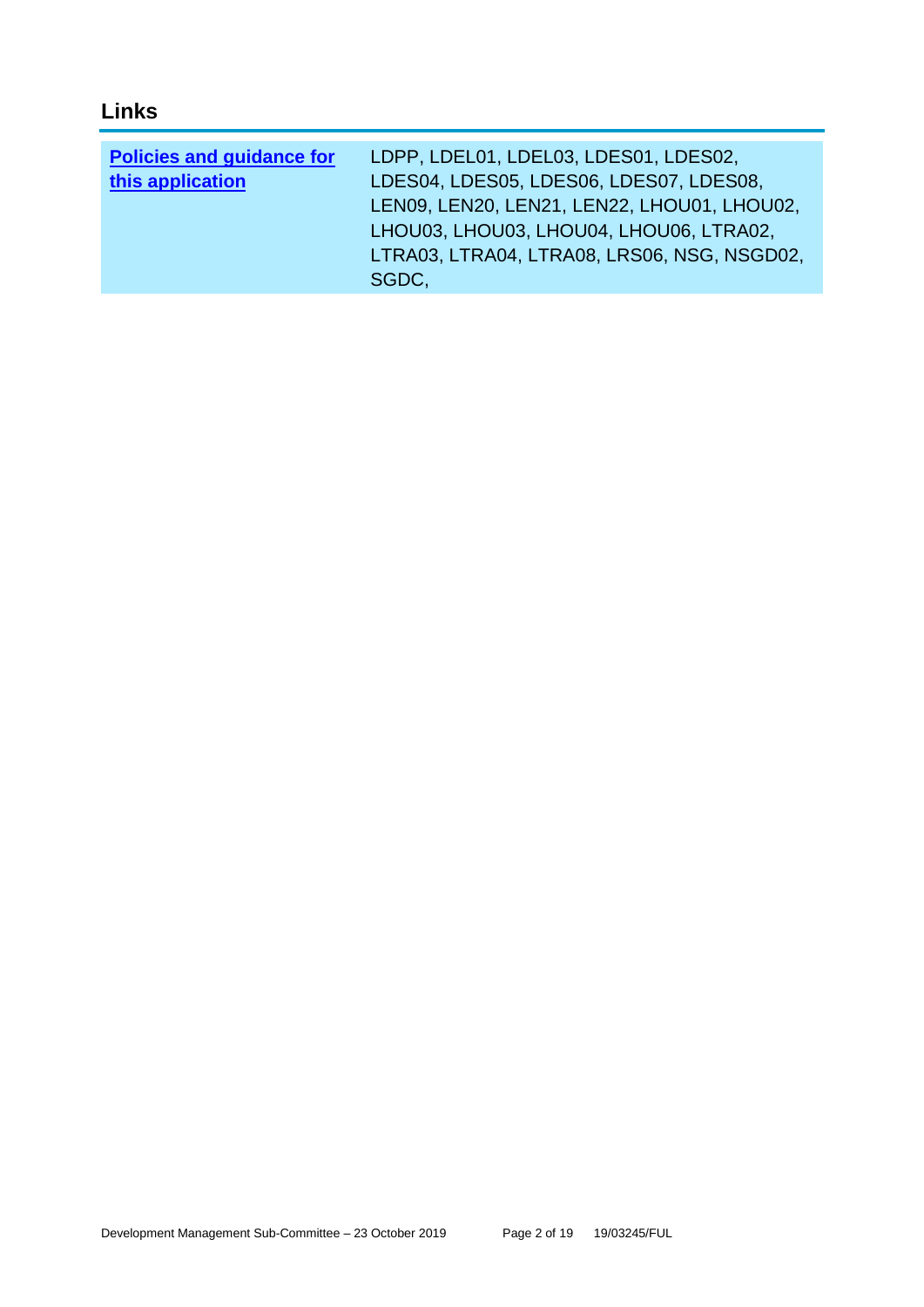# **Report**

**Application for Planning Permission 19/03245/FUL At Land 80 Metres West and East Of, Saltire Street, Edinburgh Application under Section 42 of the Planning Act for the removal of condition 2 of planning consent ref 17/02477/FUL (noise protection measures) from the approved decision notice.**

# **Recommendations**

**1.1** It is recommended that this application be Granted subject to the details below.

# **Background**

#### **2.1 Site description**

The application site, has an area of approximately 1.15 hectares. The topography of the site is relatively flat, gently sloping towards the north. Most of the site is vacant with the exception of an electricity substation located to the west at the end of Saltire Street.

To the north of the site, the land falls steeply. This area comprises vacant land leading to West Shore Road and associated industrial uses. Directly to the east is the public footpath/cycleway 'The Walk', which provides access from Saltire Square, and beyond, down to West Harbour Road.

This application relates to the third phase of a four phase development. The first phase to the west and south of the site at Saltire Street comprises four storey apartment blocks and an 11 storey tower building and was completed in 2006. Phase two, to the east, is a mix of three to four storey townhouses and two seven storey apartment buildings. Phase four will be developed at a later date and lies to the west, beyond phase one.

The site is accessed via Saltire Street. Pedestrian access is also provided along The Walk which runs along the south east site boundary.

# **2.2 Site History**

24 April 2002 - outline planning permission was granted for a mixed use development at West Granton Road and West Shore Road/ West Harbour Road, east of Caroline Park Avenue together with land to the north west of the junction between Caroline Park Avenue and West Granton Road (planning reference 01/02109/OUT).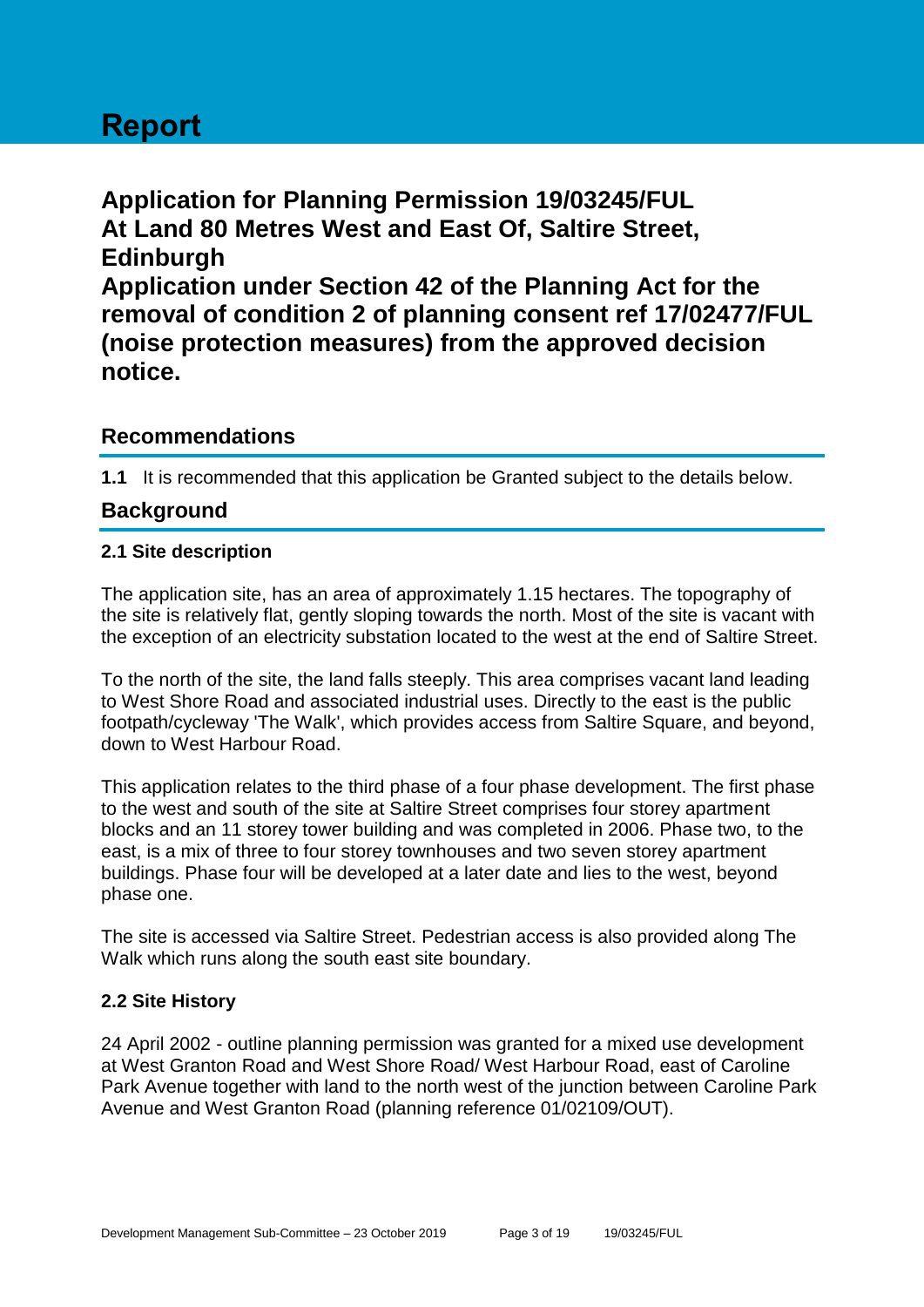14 March 2019 - planning permission granted for proposed residential development and associated infrastructure. The proposed development included the provision of 89 residential units in three blocks. The housing mix comprised 19 one bedroom units, 64 two bedroom units, and six three bedroom units. The proposed development formed the third phase of housing within a four phase master-planned development. A total of 33 units of affordable housing would be provided in Block A. (planning reference 17/02477/FUL).

17 June 2019 - Request for non-material variation for changes to plans approved under application number 17/02477/FUL. The request for this variation is currently pending (planning reference 17/02477/VARY).

#### Adjacent Site

24 March 2004 - approval of reserved matters for the erection of residential/ commercial development referring to height, massing, number and parking (planning reference 03/04608/REM).

14 April 2004 - approval of reserved matters for erection of residential/ commercial development comprising 130 flats, associated roads and temporary car parking on land at Waterfront Avenue (planning reference 03/03665/REM).

30 March 2017 - planning permission granted for 100 residential units on land west of 14 Kingsburgh Crescent (planning reference16/00155/FUL).

# **Main report**

#### **3.1 Description of the Proposal**

The application is a request under Section 42 of the Planning Act for the removal of condition number 2 of planning application number 17/02477/FUL for the development of 89 residential units in three blocks on this site. The provisions of condition number 2 are as follows:

*The following noise protection measures to the proposed development, as defined in the RMP 'Environmental Noise Impact Assessment' Technical Report No. R-7297A-CL1-RGM 16 May 2017, shall be carried out in full and completed prior to the development being occupied. The glazing performance requirements are annotated on the site layout shown on Appendix C of the above report.* 

- *For the southern facade facing Waterfront Avenue, and side facade to the east; external glazing units with minimum insulation value of 10/12/6 should be installed: Rating Rw +Ctr, 32 dB with ventilators providing a minimum performance of Dne,wopen + Ctr, 38dB*
- *For the western façade; external glazing units with a minimum insulation value of 8/12/6 should be installed: Rating Rw +Ctr 29 dB, with ventilators providing a minimum performance of Dne,wopen +Ctr, 35dB.*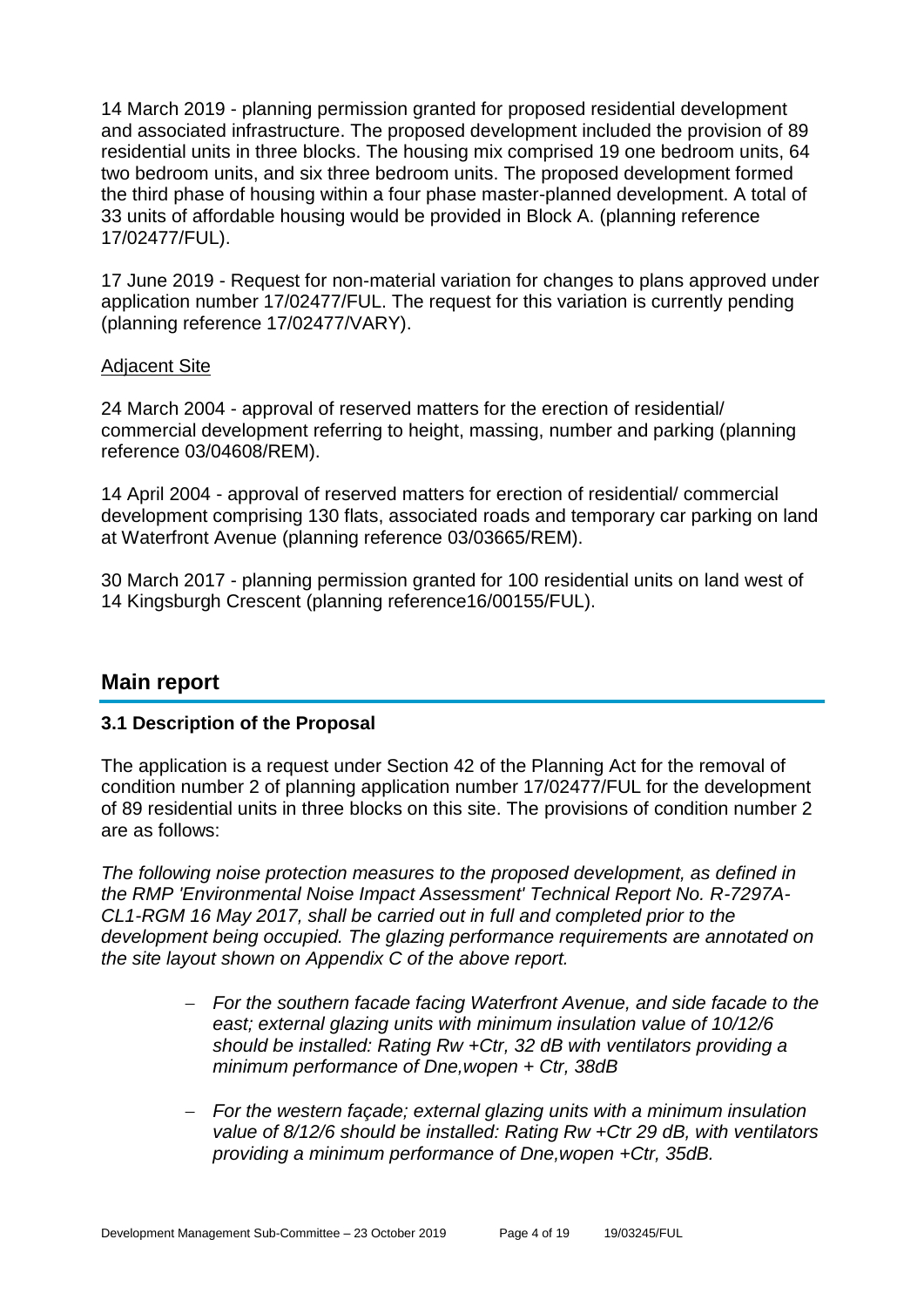*For the southern-eastern façade and nearest section of north-western façade; external glazing units with a minimum insulation value of 6/12/4 should be installed: Rating Rw +Ctr 27 dB, with ventilators providing a minimum performance of Dne,wopen +Ctr, 33dB.*

The applicant contends that this condition has been erroneously applied as the measures identified for acoustic attenuation included in the noise impact report relate to phase 2 of the overall development proposals for the wider masterplan site and are therefore not relevant to the development which relates to phase 3 only.

As further evidence that the clauses of condition number 2 are irrelevant in the case of this particular development phase, the applicant has also highlighted that the noise impact report further states:

*there are no specific acoustic facade requirements in relation to the proposed West side development (phase 3) in relation to road traffic noise*.

# **3.2 Determining Issues**

Section 25 of the Town and Country Planning (Scotland) Act 1997 states - Where, in making any determination under the planning Acts, regard is to be had to the development plan, the determination shall be made in accordance with the plan unless material considerations indicate otherwise.

Do the proposals comply with the development plan?

If the proposals do comply with the development plan, are there any compelling reasons for not approving them?

If the proposals do not comply with the development plan, are there any compelling reasons for approving them?

# **3.3 Assessment**

To address these determining issues, the Committee needs to consider whether:

- a) Condition number 2 of the original planning permission is relevant to the current proposals, or necessary to protect residential amenity
- b) Other material considerations have been addressed and
- c) Matters raised in objections have been addressed.

#### a) Condition number 2 - relevance and necessity

A noise impact assessment was submitted by the applicant's consultants in relation to the proposed residential development subject to the approved application number 17/02477/FUL. However, the scope of the submitted noise impact report also includes mitigation measures to address impacts relating to the development of phase 2, which was approved under application number 16/00155/FUL.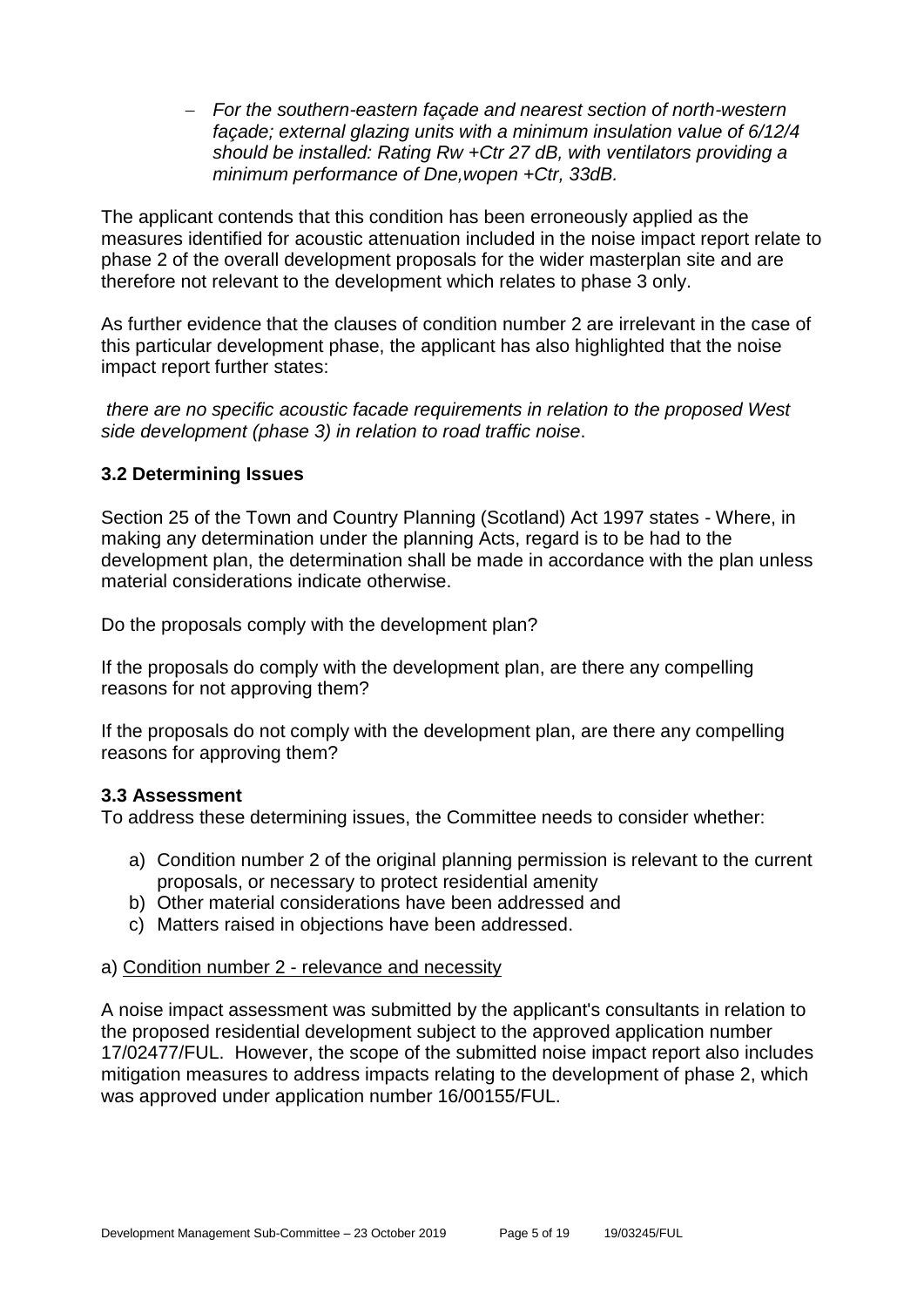The Council's Environmental Protection team has now confirmed that the specifications included in the consultant's report for noise protection measures, including acoustic glazing and ventilators, (as specified under condition number 2 of the 2017 application), apply to the phase 2 development only. As the phase 3 development was deemed to be significantly distant from the source of traffic noise, such mitigation measures were not required. Environmental Protection has therefore advised that it has no objection to this condition being removed. However, it has requested that an alternatively worded noise condition is applied instead, as recommended in paragraph 5.19 of the environmental Noise Impact Assessment report, in order to provide sufficient protection from noise disturbance at this location:

1. All windows to be fitted with Trickle Ventilators with minimum acoustic performance Dne,w + Ctr 31 dB.

The provisions of condition number 2 of the original planning consent have been erroneously applied and are not relevant to the development under application number 17/02477/FUL. It is thus confirmed that these provisions are not necessary, or justifiable, in order to safeguard the amenity of occupiers of this development.

However, it is recommended that the provisions of the alternatively worded condition, as advised by the Council's Environmental Protection team, are relevant to the development phase 3. The use of this alternatively worded condition would ensure that future occupiers are given protection from the risk of lower level noise disturbance on this part of the masterplan site.

#### b) Other material considerations

The proposal, which is a request under section 42 of the Planning Act, will require the issuing of a new planning decision, including conditions and any relevant section 75 provisions. There have been no changes made to the statutory development plan since the 2017 application was determined and the relevant policies of the adopted Edinburgh Local Development Plan remain relevant to the current application.

As indicated in the report to the Committee on the 2017 application, a dispensation was allowed at the time of the application's determination for the contribution levels required for infrastructure affecting applications submitted before 18 January 2018, to be set out in accordance with the now superseded Developer Contribution Guidance, approved in 2017. However, the new, draft guidance on Developer Contributions and Infrastructure Delivery, which was approved on 18 January 2018, (after the 2017 application was submitted) is now a material consideration.

The first instalment of the sums required, under the concluded section 75 agreement, in relation to educational infrastructure provision, healthcare and transport have been paid, in accordance with levels set under the 2017 guidance. The second and final instalments are due for payment upon reaching the next trigger point identified in the relevant section 75 agreement.

There would be some increase in contribution levels due in relation to each of these infrastructural provisions if the 2018 developer contribution guidance is applied, as detailed in the consultation responses of relevant consultees. However, it is not considered reasonable to require any such additional sums under the circumstances,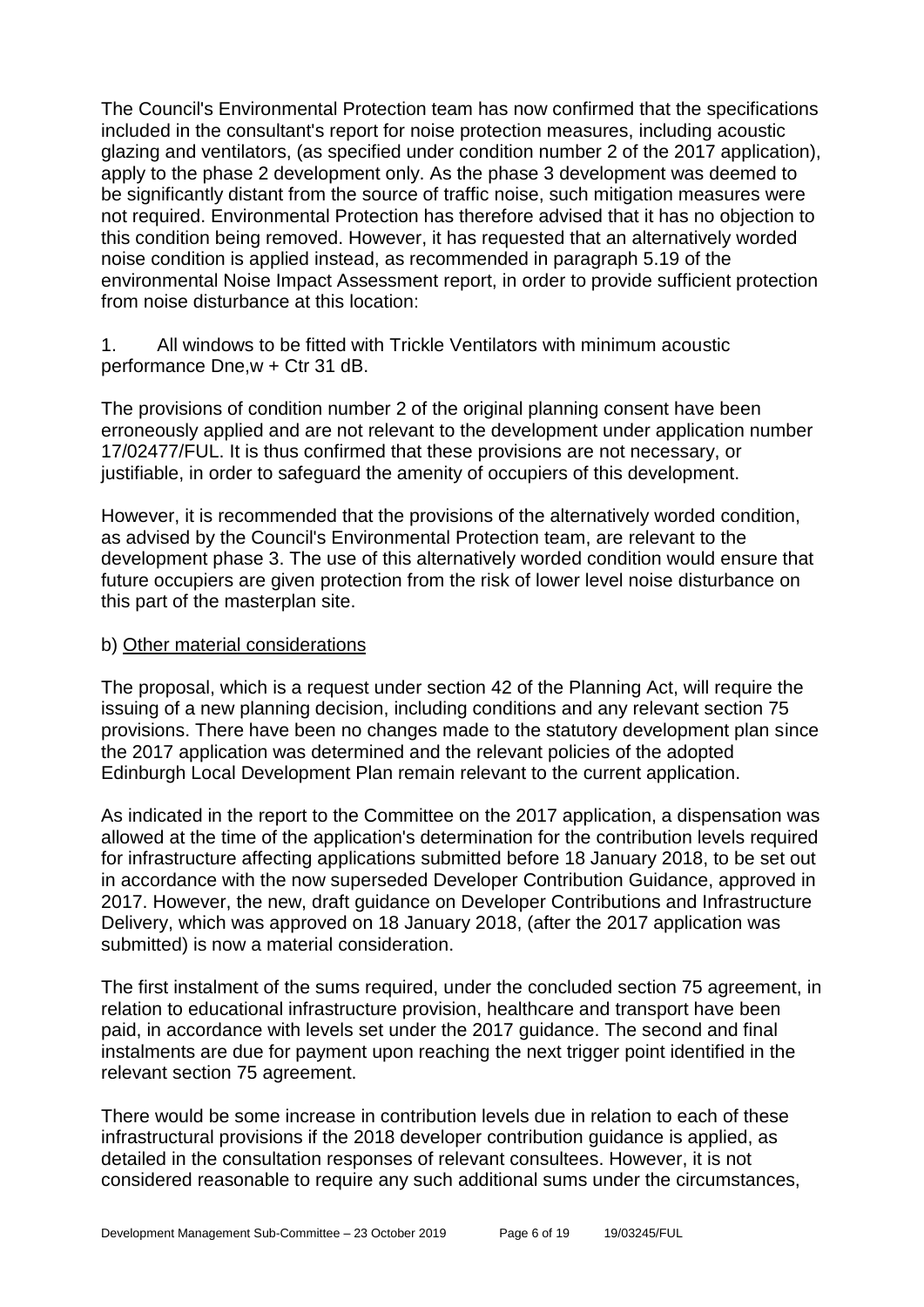as the application was required in order to rectify an error on the part of the Council in applying the relevant planning conditions. It is therefore considered justifiable to allow for the provisions of the 2017 Developer Contribution guidance to remain relevant in the case of this application.

There have been no other changes to planning policy or guidance, since the original application was approved, which would affect how the section 42 application is determined. However, it is noted that the provisions of other planning conditions applied to planning permission reference 17/02477/FUL will require to be updated, where relevant, to take account of details which have been submitted. In addition, a new legal agreement will be required.

#### c) Matters Raised in Representations

#### **Material Considerations - Objections**

- Insufficient information/ plans, provided on specific measures for acoustic attenuation - addressed in section 3.3a).

#### **Non-material Considerations**

- Impacts of proposed height of development on landscape views this matter was assessed under planning application 17/02477/FUL and falls outwith the scope of the current application.
- Neighbouring amenity this matter was assessed under planning application 17/02477/FUL and falls outwith the scope of the current application.

#### **CONCLUSIONS**

Condition number 2 of planning permission reference 17/02477/FUL is not required in order to protect the amenity of future occupiers. The replacement of this condition with an appropriately worded condition will allow for the amenity of future occupiers of the development to be suitably safeguarded.

As the provisions of the condition number 2 of the original application have been erroneously applied by the Council, it is not justifiable to require additional payments towards infrastructure, as would be required under the current draft version of the Developer Contributions and Infrastucture Delivery Guidance.

It is recommended that this application be Granted subject to the details below.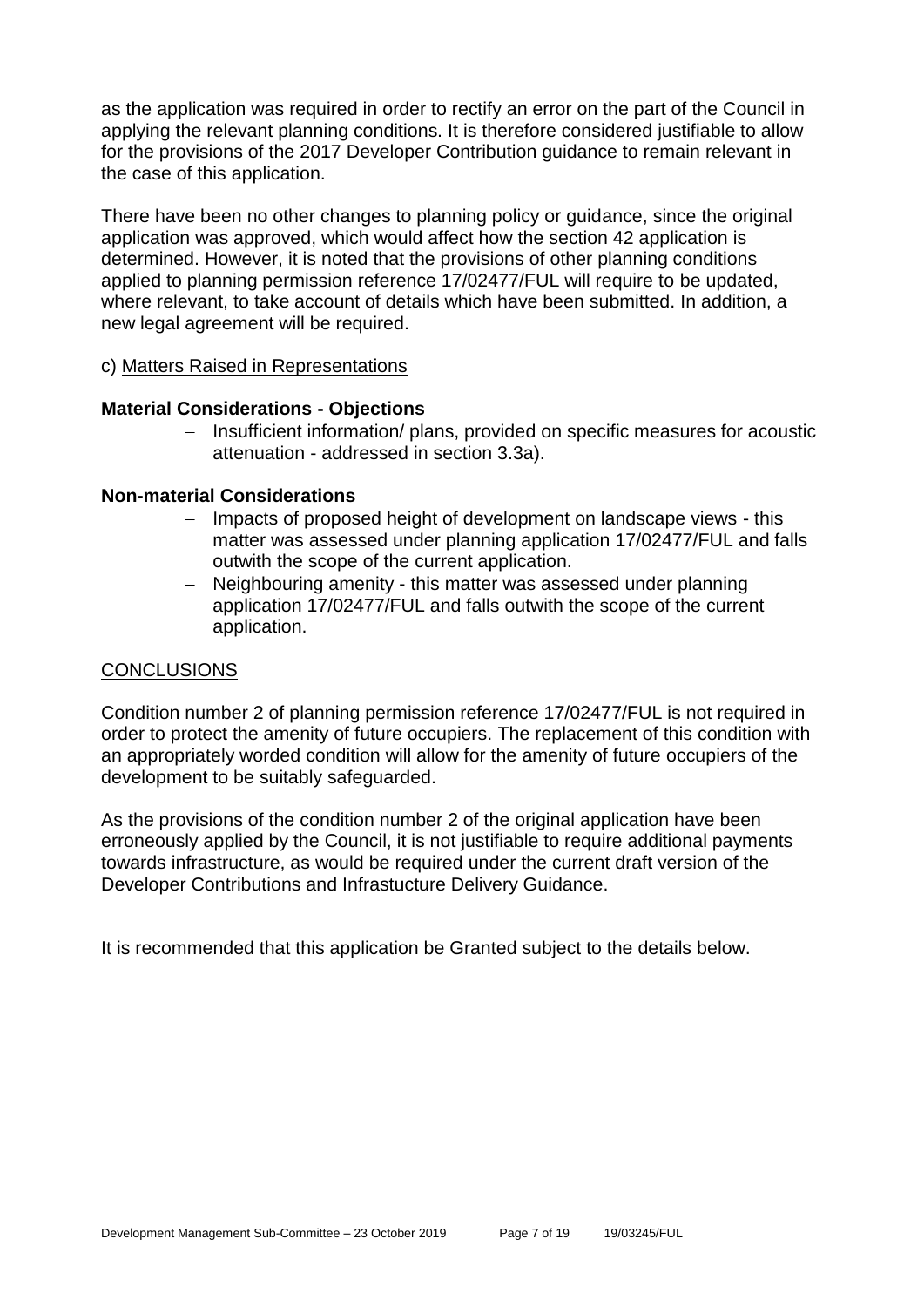# **3.4 Conditions/reasons/informatives Conditions**

- 1. Prior to the commencement works on site, any required remedial and/or protective measures shall be implemented in accordance with the approved schedule of works, as specified under the site investigation report and Voluntary Action Remediation Statement submitted and approved, in order to address the provisions of parts a) and b) of planning condition number 1 of application reference 17/02477/FUL and documentary evidence to certify that those works have been completed shall be provided, for the approval of the Planning Authority.
- 2. All windows to be fitted with Trickle Ventilators with minimum acoustic performance Dne,w + Ctr 31 dB.
- 3. The specifications for the proposed development hereby approved, shall accord with the approved details approved on 4 September 2019, in order to address the relevant provisions of condition number 3 of planning consent number 17/02477/FUL, unless otherwise agreed in writing with the Planning Authority.
- 4. The approved landscaping scheme shall be fully implemented within 6 months of the completion of the 75th unit in the development. Any trees or plants which within a period of five years from the occupation of this unit that die, are removed or become seriously damaged or diseased shall be replaced with others of a size and species similar to those originally required to be planted, or in accordance with such other scheme as may be submitted to and approved in writing by the Planning Authority.
- 5. The proposed cycle stores shal be built in accordance with the detailed specifications approved under condition number 5 of planning consent reference 17/02477/FUL, unless otherwise agreed in writing with the Planning Authority. Once approved the relevant storage facilities shall be located on site prior to the occupation of the 75th unit.

#### **Reasons**:-

- 1. In order to ensure that the site is suitable for redevelopment, given the nature of previous uses/processes on site.
- 2. In order to protect the amenity of the occupiers of the development.
- 3. In order to ensure that the proposed development is implemented in accordance with the approved details.
- 4. In order to enable the Planning authority to consider this/ these matters in detail.
- 5. In order to ensure that these facilities are provided, in accordance with the details approved under condition number 5 of planning consent number 17/ 02477/FUL, and delivered on site in a timely manner.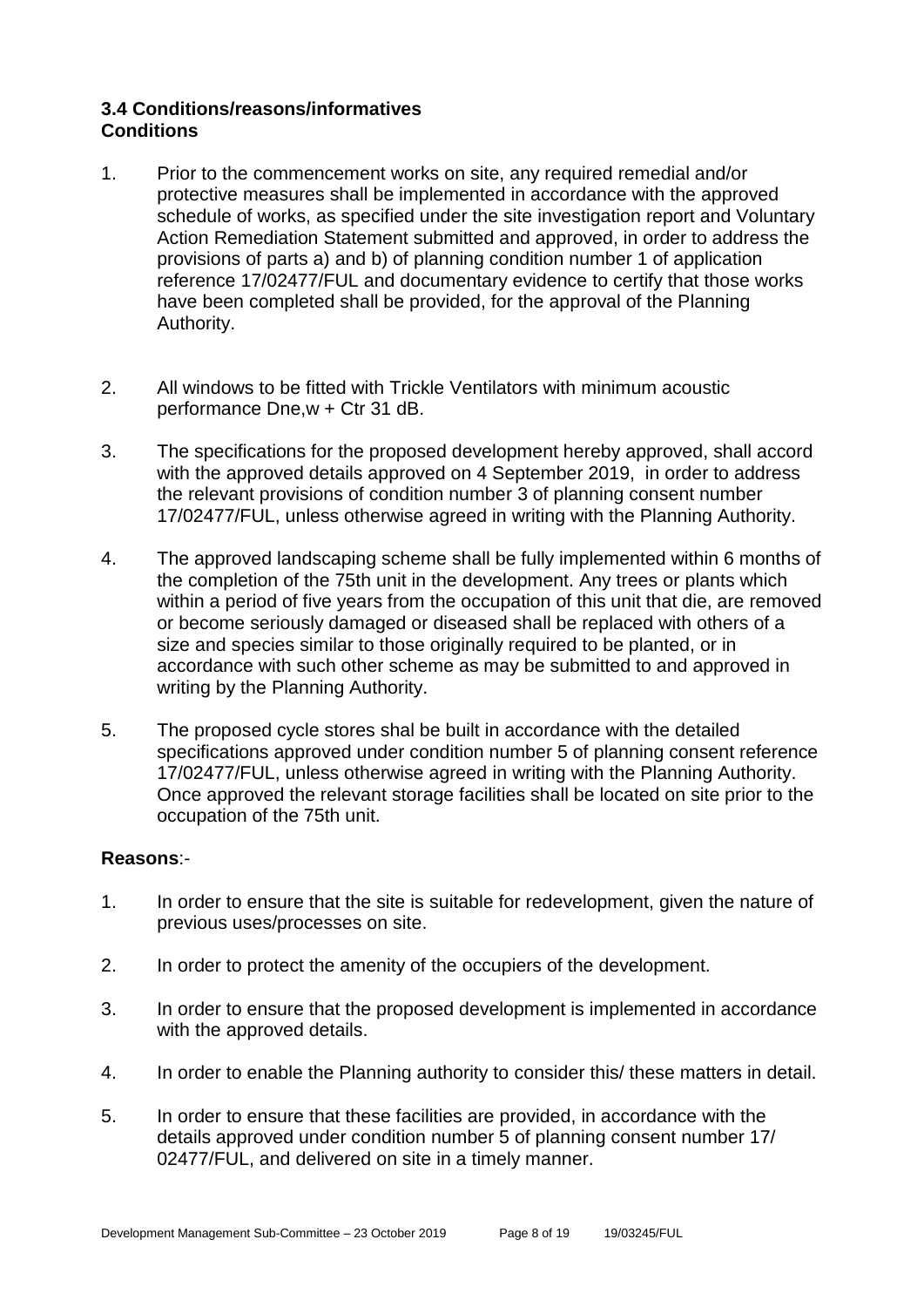### **Informatives**

It should be noted that:

1. The works hereby permitted shall be commenced no later than the expiration of three years from the date of this consent.

2. No development shall take place on the site until a 'Notice of Initiation of Development' has been submitted to the Council stating the intended date on which the development is to commence. Failure to do so constitutes a breach of planning control, under Section 123(1) of the Town and Country Planning (Scotland) Act 1997.

3. Consent shall not be issued until a suitable legal agreement has been concluded in order to address the outstanding obligations of the section 75 legal agreement concluded for planning application number 17/02477/FUL.

4. As soon as practicable upon the completion of the development of the site, as authorised in the associated grant of permission, a 'Notice of Completion of Development' must be given, in writing to the Council.

5. All accesses must be open for use by the public in terms of the statutory definition of 'road' and require to be the subject of applications for road construction consent. The extent of adoptable roads, including footways, footpaths, accesses, cycle tracks, verges and service strips to be agreed. The applicant should note that this will include details of lighting, drainage, Sustainable Urban Drainage, materials, structures, layout, car and cycle parking numbers including location, design and specification. Particular attention must be paid to ensuring that refuse collection vehicles are able to service the site. The applicant is recommended to contact the Council's waste management team to agree details.

6. The applicant should provide a suitable ramp to link to 'The Walk' in addition or replacement of the proposed steps. Whilst it is acknowledged that the opportunity to provide such a ramp within the site is constrained by level differences and the extent of land ownership, a suitable ramp for wheel chair and pram use is required. It is expected that this matter can be addressed through discussion with the neighbouring land owner and through the Road Construction Consent process.

7. A Quality Audit, as set out in Designing Streets, has been submitted to the Council for this development (the Quality Audit workshop took place on 22 August 2017).

8. Any proposed on-street car parking spaces cannot be allocated to individual properties, nor can they be the subject of sale or rent. The spaces will form part of the road and as such will be available to all road users. Private enforcement is illegal and only the Council as roads authority has the legal right to control on-street spaces, whether the road has been adopted or not. The developer is expected to make this clear to prospective residents.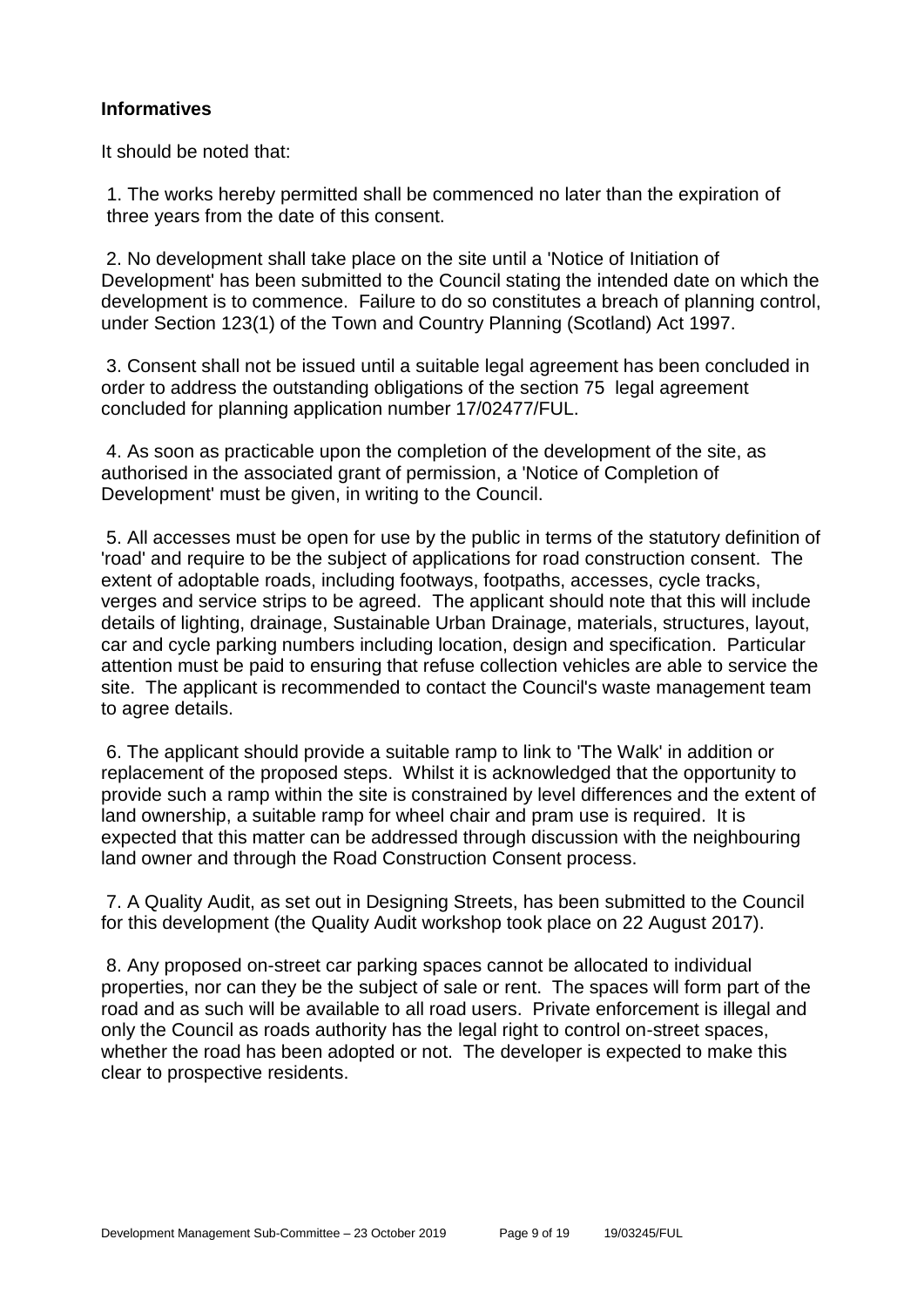9. In accordance with the Council's LTS Travplan3 policy, the applicant should consider developing a Travel Plan including provision of pedal cycles (inc. electric cycles), public transport travel passes, a Welcome Pack, a high-quality map of the neighbourhood (showing cycling, walking and public transport routes to key local facilities), timetables for local public transport.

10. All disabled persons parking places should comply with Disabled Persons Parking Places (Scotland) Act 2009. The Act places a duty on the local authority to promote proper use of parking places for disabled persons' vehicles. The applicant should therefore advise the Council if he wishes the bays to be enforced under this legislation. A contribution of £2,000 will be required to progress the necessary traffic order but this does not require to be included in any legal agreement. All disabled persons parking places must comply with Traffic Signs Regulations and General Directions 2016 regulations or British Standard 8300:2009 as approved.

11. Clearance of vegetation has the potential to disturb nesting birds; therefore clearance should take place outside the bird nesting season (March to August inclusive). Should it be necessary to clear ground during the bird nesting season, the land should be surveyed by a suitably qualified ecologist and declared clear of nesting birds before vegetation clearance starts.

12. In support of the Council's LTS Cars1 policy, the applicant should consider making provision for car club vehicles within the site.

# **Financial impact**

# **4.1 The financial impact has been assessed as follows:**

The drafting of a new legal agreement will be required, in order to ensure that the obligations required under the 2017 planning application, for financial contributions which remain outstanding, will remain in force.

As noted in section 3.3 of this report, there will be some financial shortfall arising, as a result of the continued application of the provisions of the now superseded, 2017 Developer Contribution guidance. However, as also noted in section 3.3, it is not considered reasonable or justifiable to apply the increased level contribution rates, where relevant, as the application has been made in order to rectify an error made by the Council in the provisions of condition number 2.

# **Risk, Policy, compliance and governance impact**

**5.1** Provided planning applications are determined in accordance with statutory legislation, the level of risk is low.

# **Equalities impact**

# **6.1 The equalities impact has been assessed as follows:**

The application has been considered and has no impact in terms of equalities or human rights.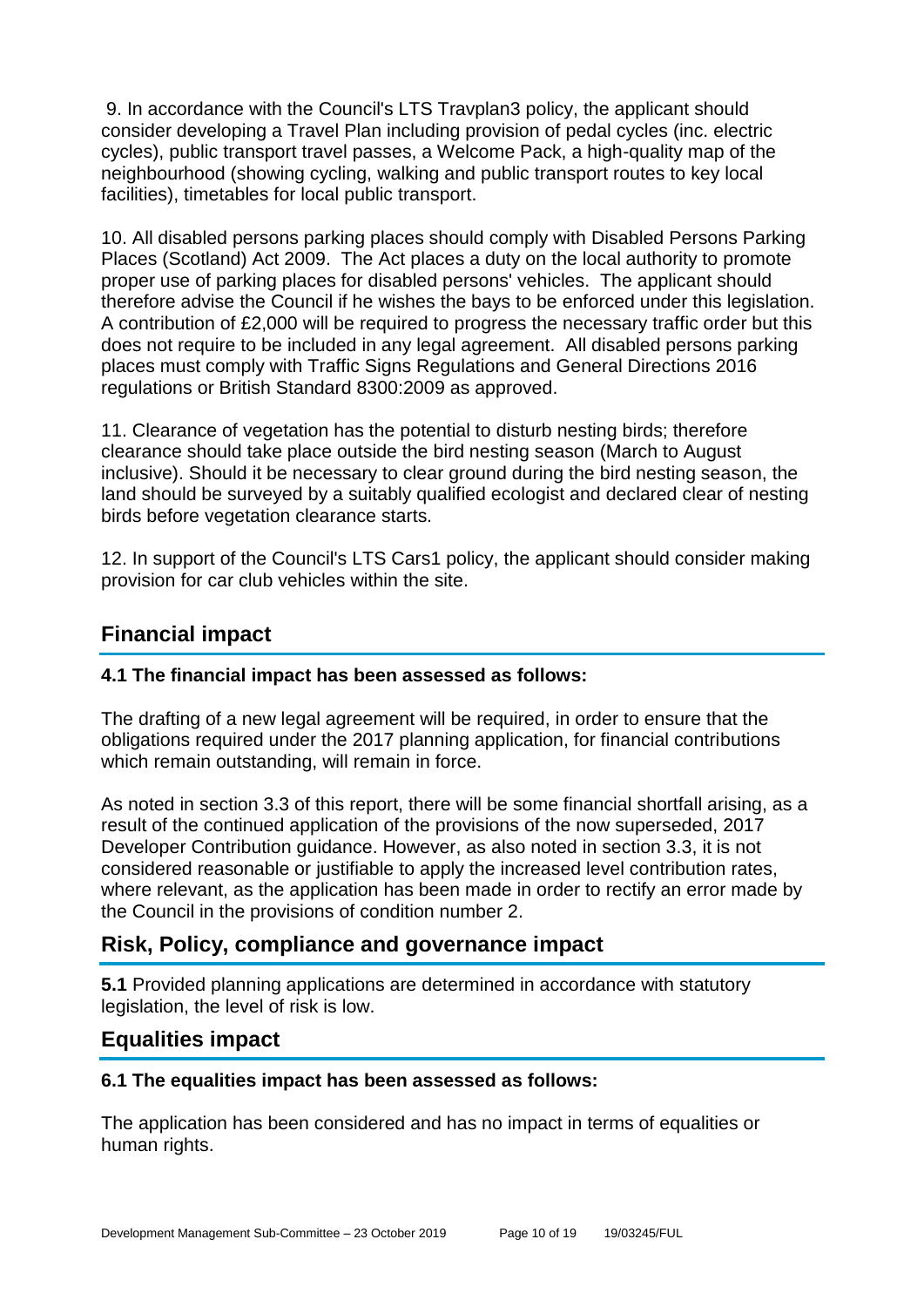# **Sustainability impact**

#### **7.1 The sustainability impact has been assessed as follows:**

# **Consultation and engagement**

#### **8.1 Pre-Application Process**

Pre-application discussions took place on this application.

#### **8.2 Publicity summary of representations and Community Council comments**

The application was advertised on 10 July 2019.

A total of 4 letters of representation were received from neighbouring occupiers, all of which were objections. However, two of these representations referred to matters outwith the scope of the current application.

# **Background reading/external references**

- To view details of the application go to
- [Planning and Building Standards online services](https://citydev-portal.edinburgh.gov.uk/idoxpa-web/search.do?action=simple&searchType=Application)
- [Planning guidelines](http://www.edinburgh.gov.uk/planningguidelines)
- [Conservation Area Character Appraisals](http://www.edinburgh.gov.uk/characterappraisals)
- [Edinburgh Local Development Plan](http://www.edinburgh.gov.uk/localdevelopmentplan)
- [Scottish Planning Policy](http://www.scotland.gov.uk/Topics/Built-Environment/planning/Policy)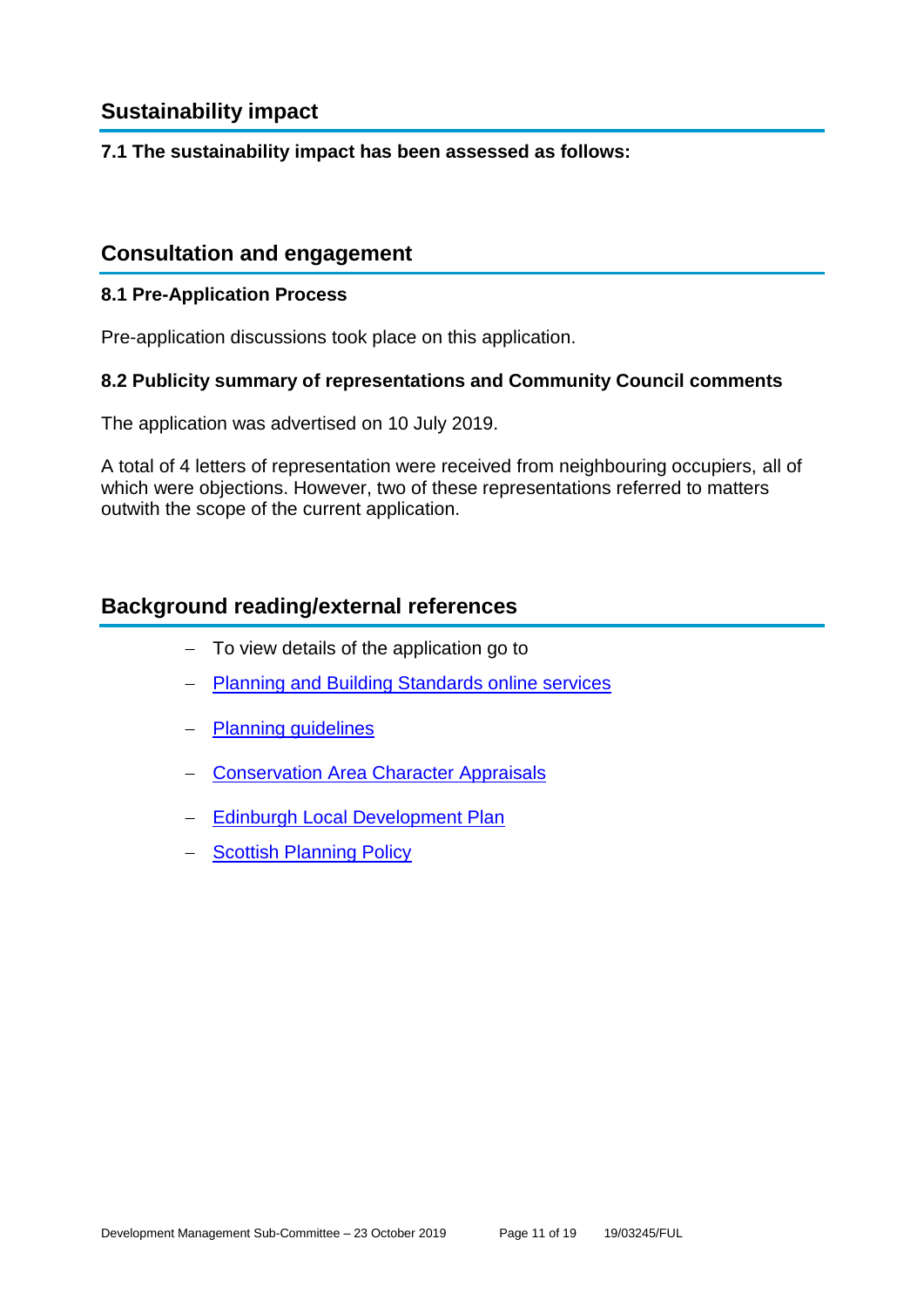| <b>Statutory Development</b><br><b>Plan Provision</b> | The site is located within the Waterfront Area of Change<br>in the adopted Edinburgh Local Development Plan. A<br>safeguarded tram route is identified to the south of the<br>site, along Waterfront Avenue, with a proposed tram<br>stop adjacent to Saltire Square. |
|-------------------------------------------------------|-----------------------------------------------------------------------------------------------------------------------------------------------------------------------------------------------------------------------------------------------------------------------|
| Date registered                                       | 5 July 2019                                                                                                                                                                                                                                                           |
| <b>Drawing numbers/Scheme</b>                         | 01,02,                                                                                                                                                                                                                                                                |
|                                                       | Scheme 1                                                                                                                                                                                                                                                              |

**David R. Leslie** Chief Planning Officer PLACE The City of Edinburgh Council

Contact: Carla Parkes, Senior Planning Officer E-mail:carla.parkes@edinburgh.gov.uk Tel:0131 529 3925

# **Links - Policies**

#### **Relevant Policies:**

#### **Relevant policies of the Local Development Plan.**

LDP Policy Del 1 (Developer Contributions and Infrastructure Delivery) identifies the circumstances in which developer contributions will be required.

LDP Policy Del 3 (Edinburgh Waterfront) sets criteria for assessing development in Granton Waterfront and Leith Waterfront.

LDP Policy Des 1 (Design Quality and Context) sets general criteria for assessing design quality and requires an overall design concept to be demonstrated.

LDP Policy Des 2 (Co-ordinated Development) establishes a presumption against proposals which might compromise the effect development of adjacent land or the wider area.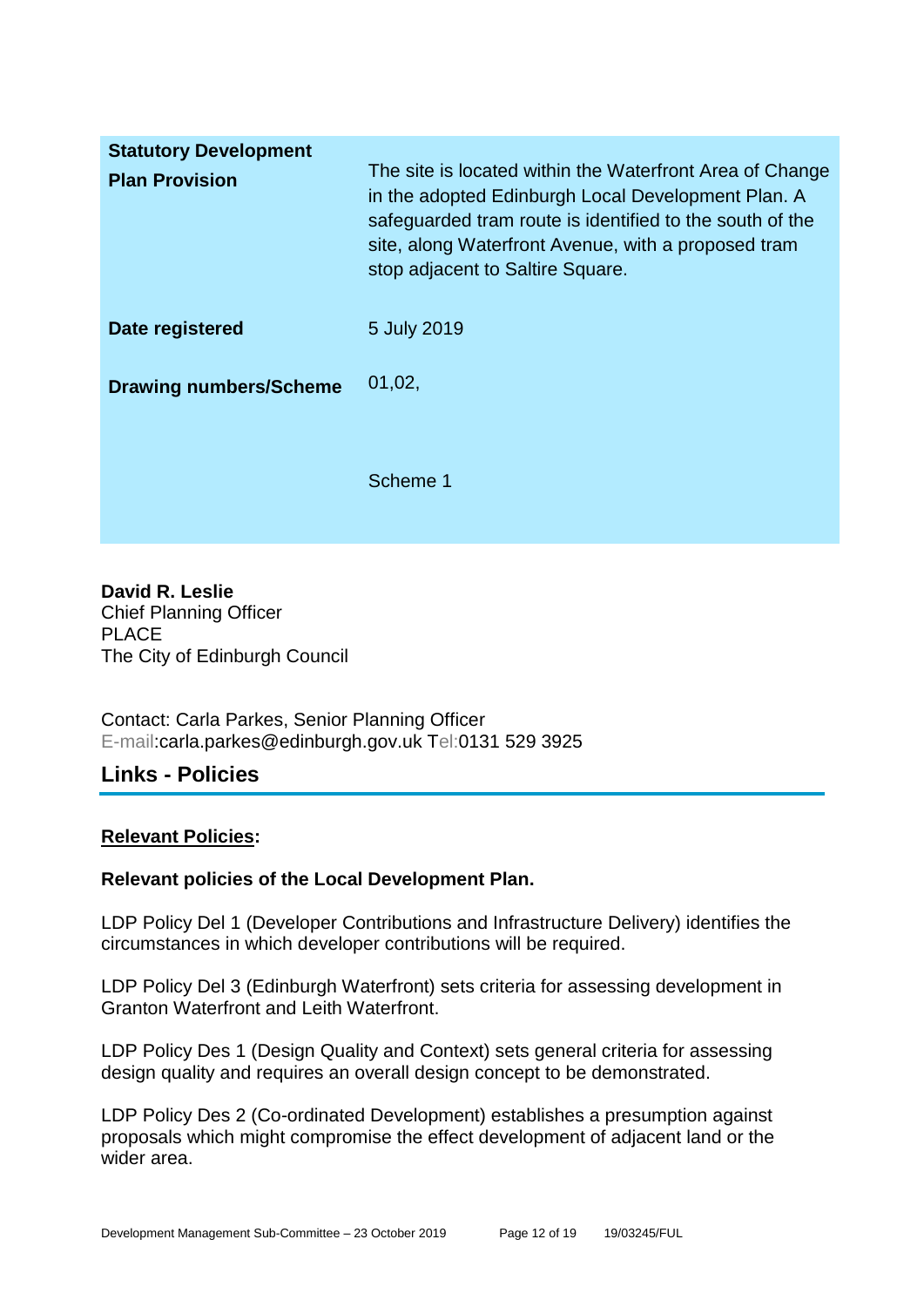LDP Policy Des 4 (Development Design - Impact on Setting) sets criteria for assessing the impact of development design against its setting.

LDP Policy Des 5 (Development Design - Amenity) sets criteria for assessing amenity.

LDP Policy Des 6 (Sustainable Buildings) sets criteria for assessing the sustainability of new development.

LDP Policy Des 7 (Layout design) sets criteria for assessing layout design.

LDP Policy Des 8 (Public Realm and Landscape Design) sets criteria for assessing public realm and landscape design.

LDP Policy Env 9 (Development of Sites of Archaeological Significance) sets out the circumstances in which development affecting sites of known or suspected archaeological significance will be permitted.

LDP Policy Env 20 (Open Space in New Development) sets out requirements for the provision of open space in new development.

LDP Policy Env 21 (Flood Protection) sets criteria for assessing the impact of development on flood protection.

LDP Policy Env 22 (Pollution and Air, Water and Soil Quality) sets criteria for assessing the impact of development on air, water and soil quality.

LDP Policy Hou 1 (Housing Development) sets criteria for assessing the principle of housing proposals.

LDP Policy Hou 2 (Housing Mix) requires provision of a mix of house types and sizes in new housing developments to meet a range of housing needs.

LDP Policy Hou 3 (Private Green Space in Housing Development) sets out the requirements for the provision of private green space in housing development.

LDP Policy Hou 3 (Private Green Space in Housing Development) sets out the requirements for the provision of private green space in housing development.

LDP Policy Hou 4 (Housing Density) sets out the factors to be taken into account in assessing density levels in new development.

LDP Policy Hou 6 (Affordable Housing) requires 25% affordable housing provision in residential development of twelve or more units.

LDP Policy Tra 2 (Private Car Parking) requires private car parking provision to comply with the parking levels set out in Council guidance, and sets criteria for assessing lower provision.

LDP Policy Tra 3 (Private Cycle Parking) requires cycle parking provision in accordance with standards set out in Council guidance.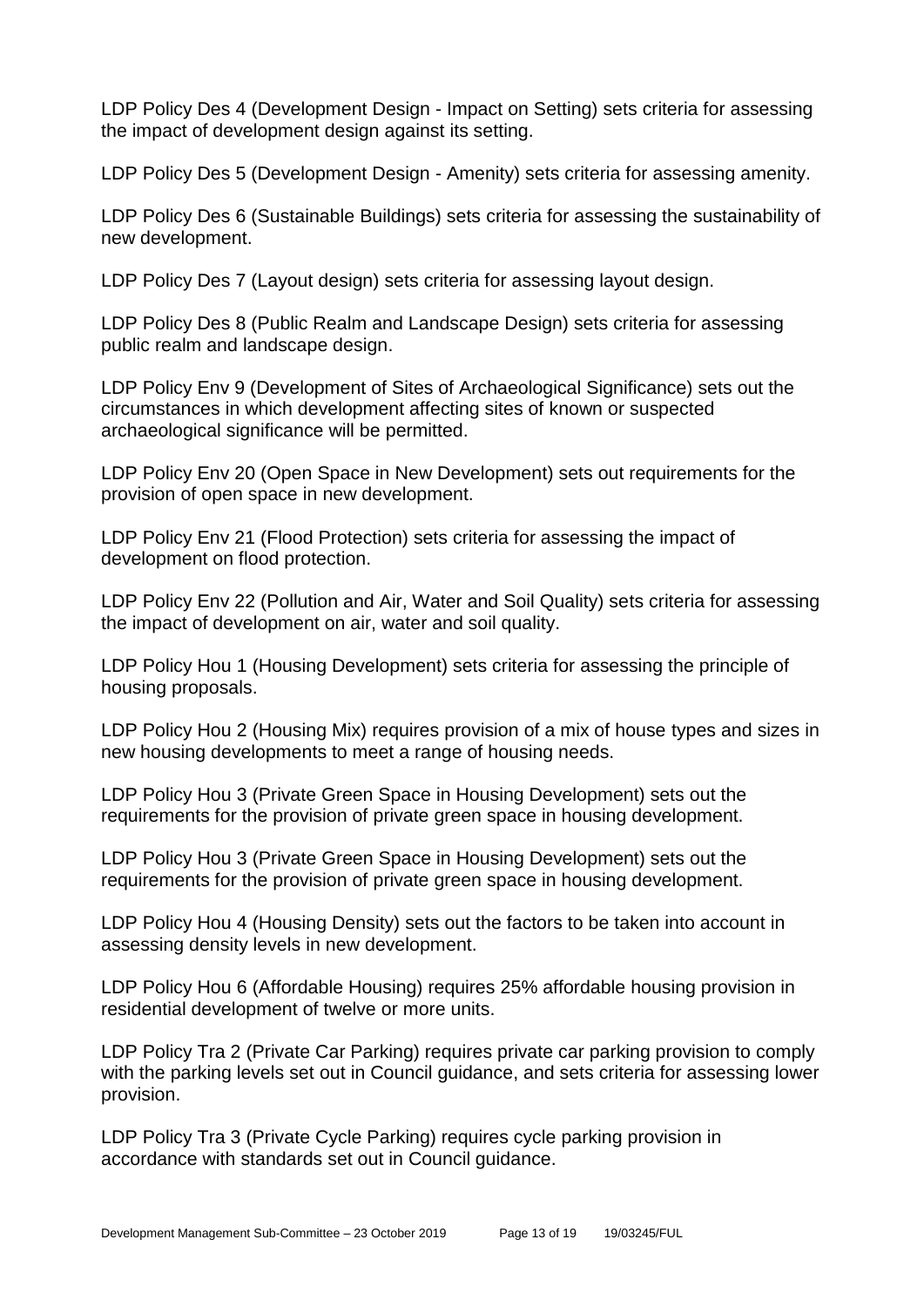LDP Policy Tra 4 (Design of Off-Street Car and Cycle Parking) sets criteria for assessing design of off-street car and cycle parking.

LDP Policy Tra 8 (Provision of Transport Infrastructure) sets out requirements for assessment and mitigation of transport impacts of new development.

LDP Policy RS 6 (Water and Drainage) sets a presumption against development where the water supply and sewerage is inadequate.

#### **Relevant Non-Statutory Guidelines**

**Non-Statutory guidelines** Edinburgh Design Guidance supports development of the highest design quality and that integrates well with the existing city. It sets out the Council's expectations for the design of new development, including buildings, parking, streets and landscape, in Edinburgh.

Draft Developer Contributions and Infrastructure Delivery SG sets out the approach to infrastructure provision and improvements associated with development.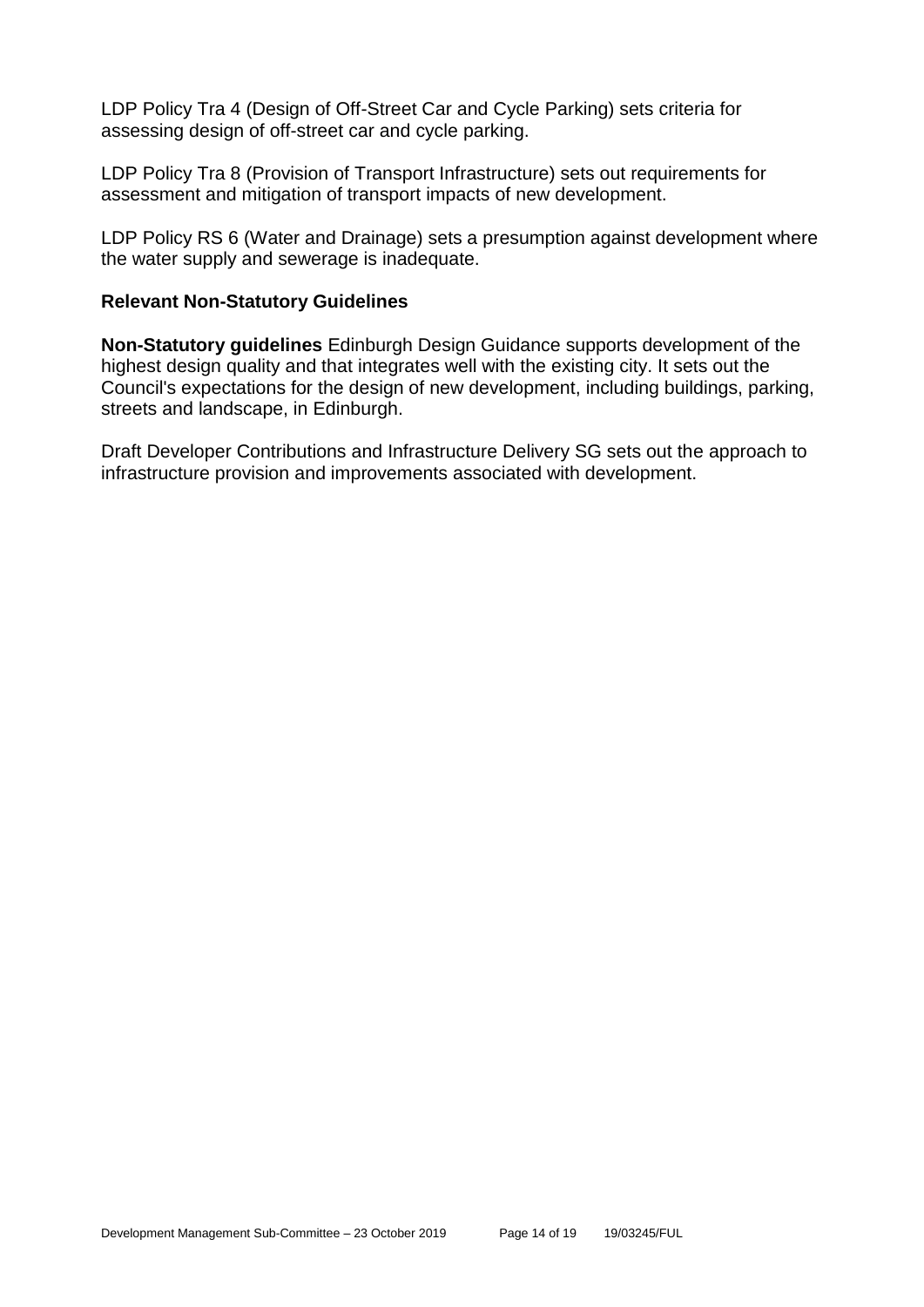# **Appendix 1**

**Application for Planning Permission 19/03245/FUL At Land 80 Metres West and East Of, Saltire Street, Edinburgh Application under Section 42 of the Planning Act for the removal of condition 2 of planning consent ref; 17/02477/FUL (noise protection measures) from the approved decision notice.**

# **Consultations**

#### **Response Environmental Protection**

*Environmental Protection has no objections to this application subject to the recommended condition recommended below:*

*1. All windows to be fitted with Trickle Ventilators with minimum acoustic performance Dne,w + Ctr 31 dB.*

*Assessment:*

*The section 42 application relates to a noise condition that was incorrectly recommended and applied in planning consent 17/02477/FUL. Therefore, Environmental Protection has no objection to this condition being removed. The correct noise condition has been recommended.*

#### **Response from Council as Roads Authority**

*No objections to the proposed application subject to the following being included as conditions or informatives as appropriate:*

*1. The applicant will be required to*

*a. Contribute the sum of £19,580 (based on 89 residential units) to the West Granton Road Cycleway in line with the LDP Action Programme. The sum to be indexed as appropriate and the use period to be 10 years from date of payment (See note IV for further information);*

*b. Contribute the sum of £1,246 (based on 89 residential units) to the Granton North South Route in line with the LDP Action Programme. The sum to be indexed as appropriate and the use period to be 10 years from date of payment (See note IV for further information);*

*c. Contribute the sum of £13,083 (based on 89 residential units) to the Promenade link to Granton Harbour in line with the LDP Action Programme. The sum to be indexed as appropriate and the use period to be 10 years from date of payment (See note IV for further information);*

*d. Contribute the sum of £37,558 (based on 89 residential units) to the Lower Granton Square Public Realm in line with the LDP Action Programme. The sum to be*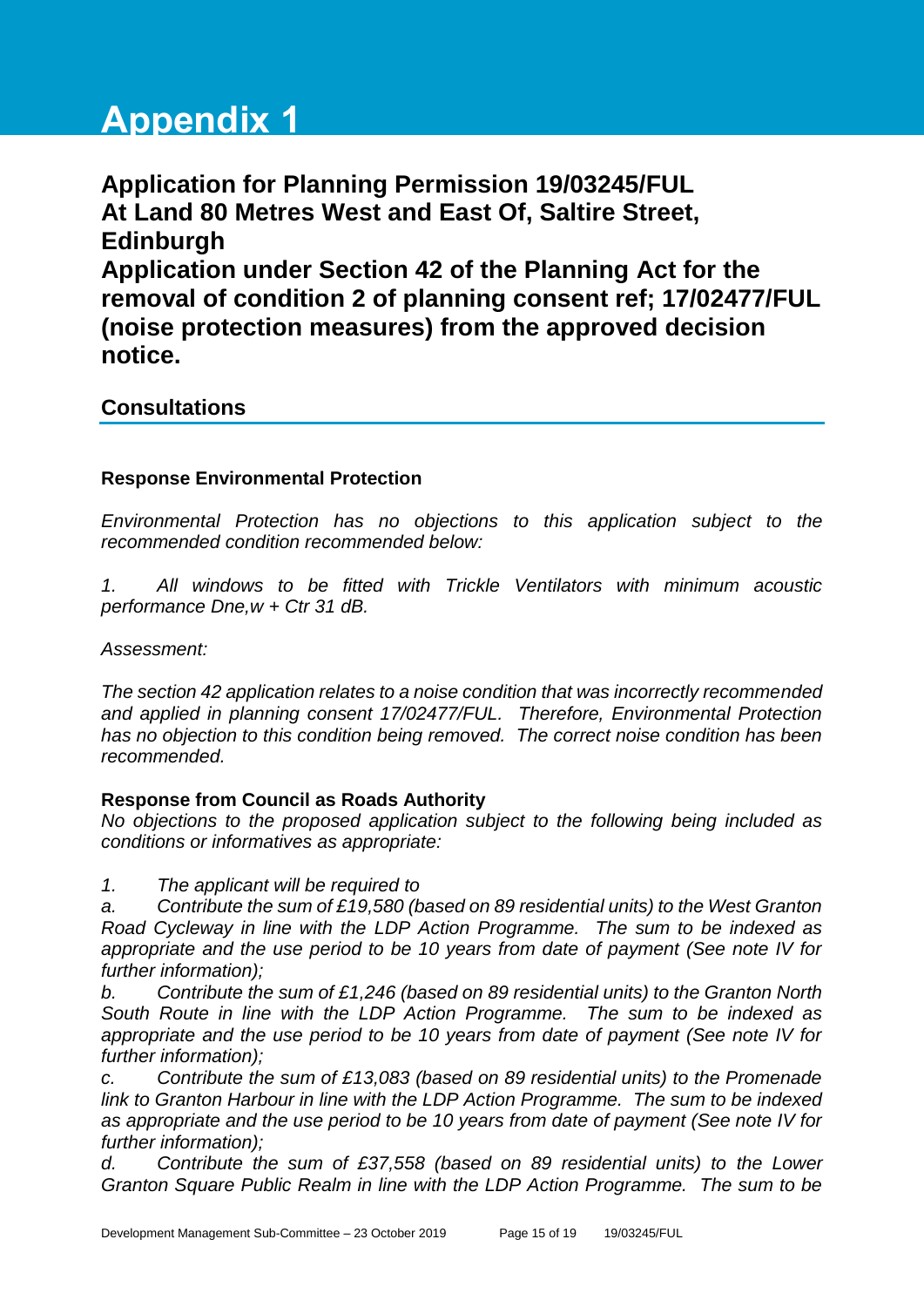*indexed as appropriate and the use period to be 10 years from date of payment (See note IV for further information);*

*e. Contribute the sum of £2,000 per order to progress suitable orders to: redetermine footways and carriageways; introduce waiting and loading restrictions; and control on-street disabled parking spaces; all as necessary for the development;*

*2. To comply with the 2017 Parking Standards the applicant is required to provide 184 cycle parking spaces in a secure and covered location;*

*3. All accesses must be open for use by the public in terms of the statutory definition of 'road' and require to be the subject of applications for road construction consent. The extent of adoptable roads, including footways, footpaths, accesses, cycle tracks, verges and service strips to be agreed. The applicant should note that this will include details of lighting, drainage, Sustainable Urban Drainage, materials, structures, layout, car and cycle parking numbers including location, design and specification. Particular attention must be paid to ensuring that refuse collection vehicles are able to service the site. The applicant is recommended to contact the Council's waste management team to agree details;*

*4. The applicant should be required to provide a suitable ramp to link to "The Walk" in addition or replacement of the proposed steps. Whilst it is acknowledged that the opportunity to provide such a ramp within the site is constrained by level differences and the extent of land ownership, a suitable ramp for wheel chair and pram use is required. It is expected that this matter can be addressed through discussion with the neighbouring land owner and through the Road Construction Consent process;*

*5. A Quality Audit, as set out in Designing Streets, to be submitted prior to the grant of Road Construction Consent (a Quality Audit workshop took place on 22 August 2017);*

*6. The applicant must be informed that any proposed on-street car parking spaces cannot be allocated to individual properties, nor can they be the subject of sale or rent. The spaces will form part of the road and as such will be available to all road users. Private enforcement is illegal and only the Council as roads authority has the legal right to control on-street spaces, whether the road has been adopted or not. The developer is expected to make this clear to prospective residents;*

*7. In accordance with the Council's LTS Travplan3 policy, the applicant should consider developing a Travel Plan including provision of pedal cycles (inc. electric cycles), car club space, public transport travel passes, a Welcome Pack, a high-quality map of the neighbourhood (showing cycling, walking and public transport routes to key local facilities), timetables for local public transport. Provision of car club spaces will require a contribution of £1,500 per order plus £5,500 per car;*

*8. The applicant should note that new road names may be required for the development and this should be discussed with the Council's Street Naming and Numbering Team at an early opportunity;*

*9. All disabled persons parking places should comply with Disabled Persons Parking Places (Scotland) Act 2009. The Act places a duty on the local authority to promote proper use of parking places for disabled persons' vehicles. The applicant should therefore advise the Council if he wishes the bays to be enforced under this legislation. A contribution of £2,000 will be required to progress the necessary traffic order but this*  does not require to be included in any legal agreement. All disabled persons parking *places must comply with Traffic Signs Regulations and General Directions 2016 regulations or British Standard 8300:2009 as approved;*

*10. Electric vehicle charging outlets should be considered for this development including dedicated parking spaces with charging facilities and ducting and infrastructure to allow electric vehicles to be readily accommodated in the future.*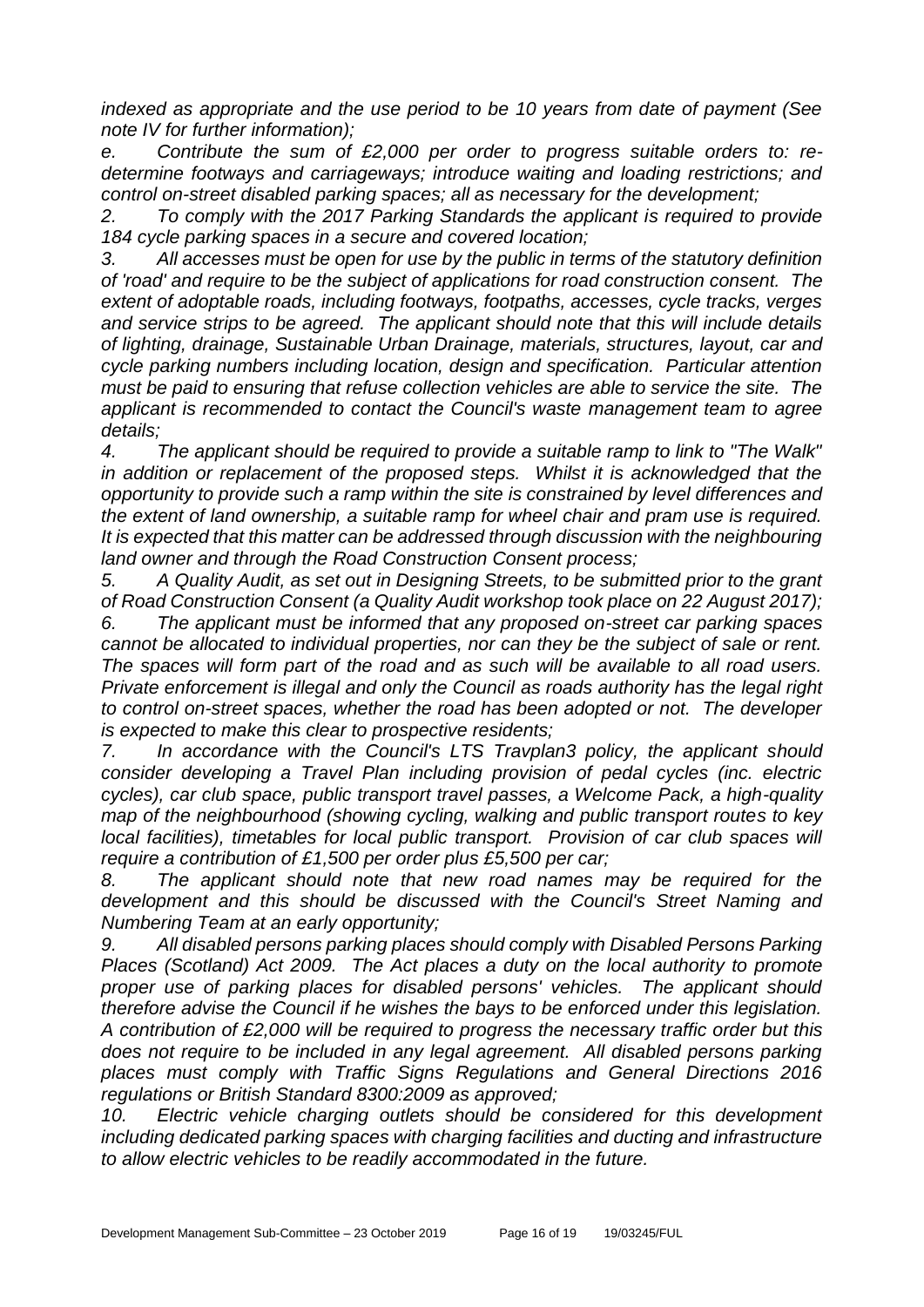*Notes:*

*I. This planning application has been assessed under the 2017 Parking Standards which allows the following:*

*a. A maximum of 89 car parking spaces (1 space per unit for zone 2). The proposed 128 spaces for 89 units is therefore in excess of the current standards. However as this application is Phase 3 of a 4 phase development and provides replacement parking for the temporary car park which will be lost as part of Phase 4. The total build out of all 4 phases will result in approximately 430 units with approximately 405 spaces. This is within the permitted level of parking and is considered acceptable;*

*b. A minimum of 184 cycle parking spaces are required (based on 1 space per 1 room unit, 2 spaces per 2/3 room unit and 3 spaces for a 3+ room unit, based on habitable rooms), 89 cycle parking spaces are proposed;*

*c. Accessible parking is required at a minimum of 8% of total spaces, i.e. 10 spaces; d. Motorcycle parking provision is required at a minimum of 1 space per 25 units, i.e. 4 spaces;*

*e. Electric vehicle charging points are required at a minimum 1 in 6 spaces, i.e. 21 spaces;*

*f. Car club initiatives are encouraged to promote car use as a shared resource and reduce pressure for parking (see section 2.4 of the Edinburgh Design Guide).*

*II. The submitted Transport Assessment dated May 2017 is considered appropriate and does not raise any particular concerns with regard to transport impacts;*

*III. Saltire Street is generally 3.5m in width with parking places providing opportunities for vehicles to pass. The road is clearly not to a standard normally expected to provide motor vehicle capacity to serve the proposed number of units (131 existing and 89 proposed) and is likely to result in vehicles having to wait to pass at times. However, the Edinburgh Design Guidance gives priority to creating "Welcoming, attractive and sustainable places [which] balance the needs of pedestrians, cyclists and motorists effectively with priority given to creating walkable and cycle friendly environments." Saltire Street is therefore considered a suitable access to the proposed development. The design of the future road access to Phase 4 will require careful consideration;*

*IV.* The transport contributions have been calculated by identifying the relevant *actions from the LDP Action Programme and finding a per unit rate by dividing each action cost by the estimated housing capacity of the relevant LDP areas and then multiplying by the proposed number of units. The LDP areas and estimated housing capacity is as follows are as follows:*

*- Forth Quarter - 1,800 residential units*

- *- Central Development Area - 2,050 residential units*
- *- Granton Harbour - 1,980 residential units*
- *- North Shore - 850 residential units*

*- Total Estimated Housing Capacity - 6,680*

*The identified transport actions and total cost are as follows:*

*- West Granton Road Cycleway: Total action cost - £1,470,000*

*- Granton - north south route through National Galleries to the shore: Total Action Cost - £91,875*

*- Promenade Link to Granton Harbour: total Action Cost - £980,000*

*- Lower Granton Square Public Realm: Total Action Cost - £2,817,500*

*The cost per unit is as follows:*

- *- West Granton Road Cycleway = £1,470,000 / 6680 = £220 per unit x 89 = £19,580*
- *- Granton - north south route = £91,875 / 6680 = £14 per unit x 89 = £1,246*

*- Promenade Link to Granton Harbour = £980,000 / 6680 = £147 per unit x 89 = £13,083*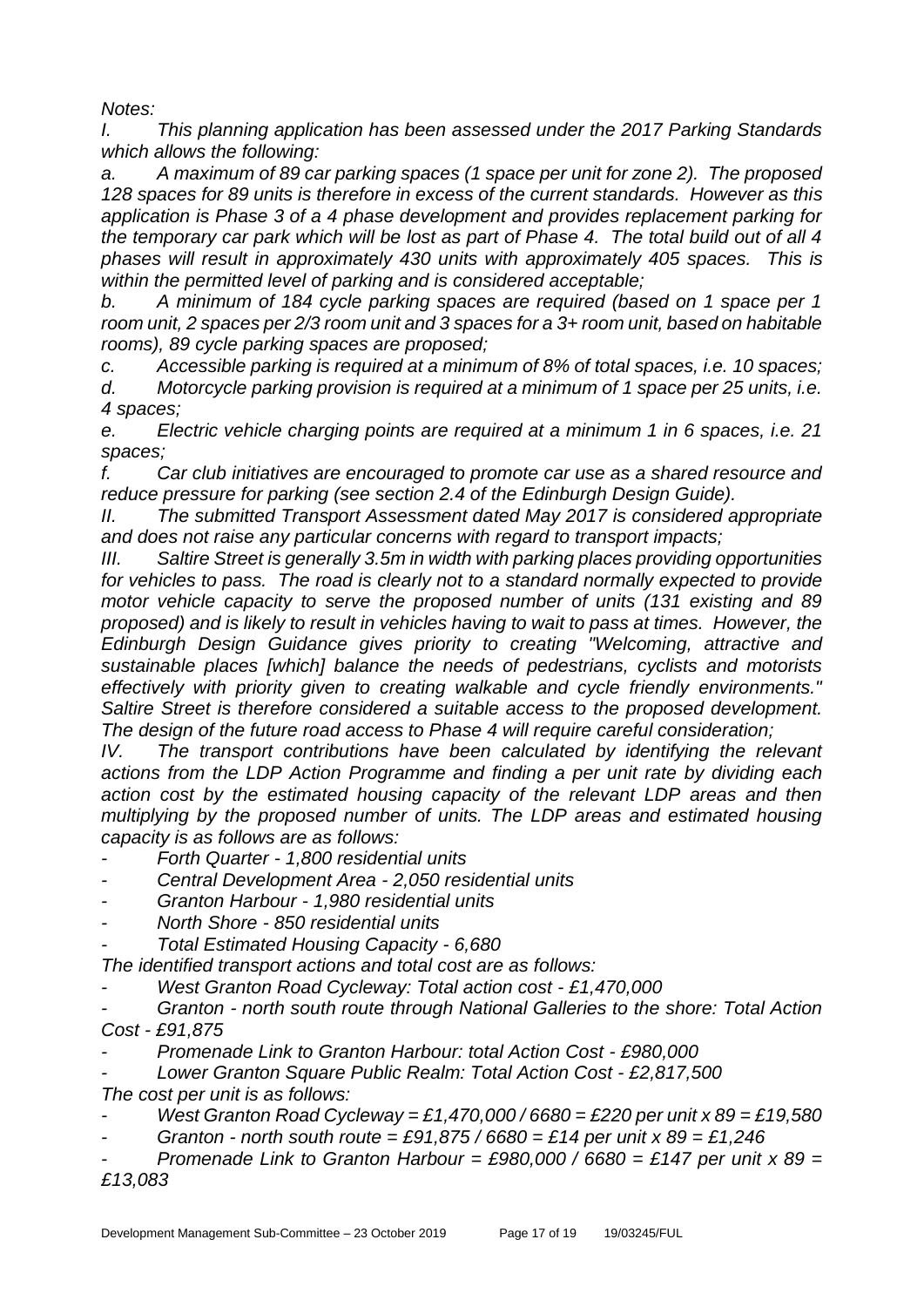*- Lower Granton Square Public Realm = £2,817,500 / 6680 = £422 per unit x 89 = £37,588*

*- Total contribution required = £71,497*

*V. Assessment of parking under the 2009 Parking Standards as per PA ref - 17/02477/FUL:*

*a. these require a minimum of 1 space per dwelling for housing for sale or rent and between 0.1 and 0.5 for affordable housing. The proposed application provides 128 spaces for 89 units which is considered over-provision. However, this application is Phase 3 of a 4 phase development and provides replacement parking for the temporary car park which will be lost as part of Phase 4. The total build out of all 4 phases will result in approximately 430 units with approximately 405 spaces. This is considered acceptable;*

*b. Disabled parking provision is required at 5% of total spaces, i.e. 6 spaces. The proposed 6 spaces are therefore adequate;*

*c. Motorcycle parking provision is required at 1 space per 25 units, i.e. 4 spaces. On-street provision is not normally acceptable;*

*d. Electric vehicle charging points are not required under the 2009 parking standards but developers are required to consider their provision;*

*e. Car club provision is required where parking provision is lower than required under the parking standards. However, as stated in the 29 September 2017 memorandum, the applicant should consider provision of car club spaces. This will require a contribution of £1,500 per order plus £5,500 per car.*

#### **Response Children and Families - Education**

*The Council has assessed the impact of the growth set out in the LDP through an Education Appraisal (January 2018), taking account of school roll projections. To do this,*  an assumption has been made as to the amount of new housing development which will *come forward ('housing output'). This takes account of new housing sites allocated in the LDP and other land within the urban area.*

*In areas where additional infrastructure will be required to accommodate the cumulative number of additional pupils, education infrastructure 'actions' have been identified. The infrastructure requirements and estimated delivery dates are set out in the Council's Action Programme (January 2018).*

*Residential development is required to contribute towards the cost of delivering these education infrastructure actions to ensure that the cumulative impact of development can be mitigated. In order that the total delivery cost is shared proportionally and fairly between developments, Education Contribution Zones have been identified and 'per house' and 'per flat' contribution rates established. These are set out in the draft Supplementary Guidance on 'Developer Contributions and Infrastructure Delivery' (January 2018).* 

*Assessment and Contribution Requirements Assessment based on: 70 Flats (19 one bedroom flats excluded)* 

*This site falls within Sub-Area CB-1 of the 'Craigroyston / Broughton Education Contribution Zone'.*